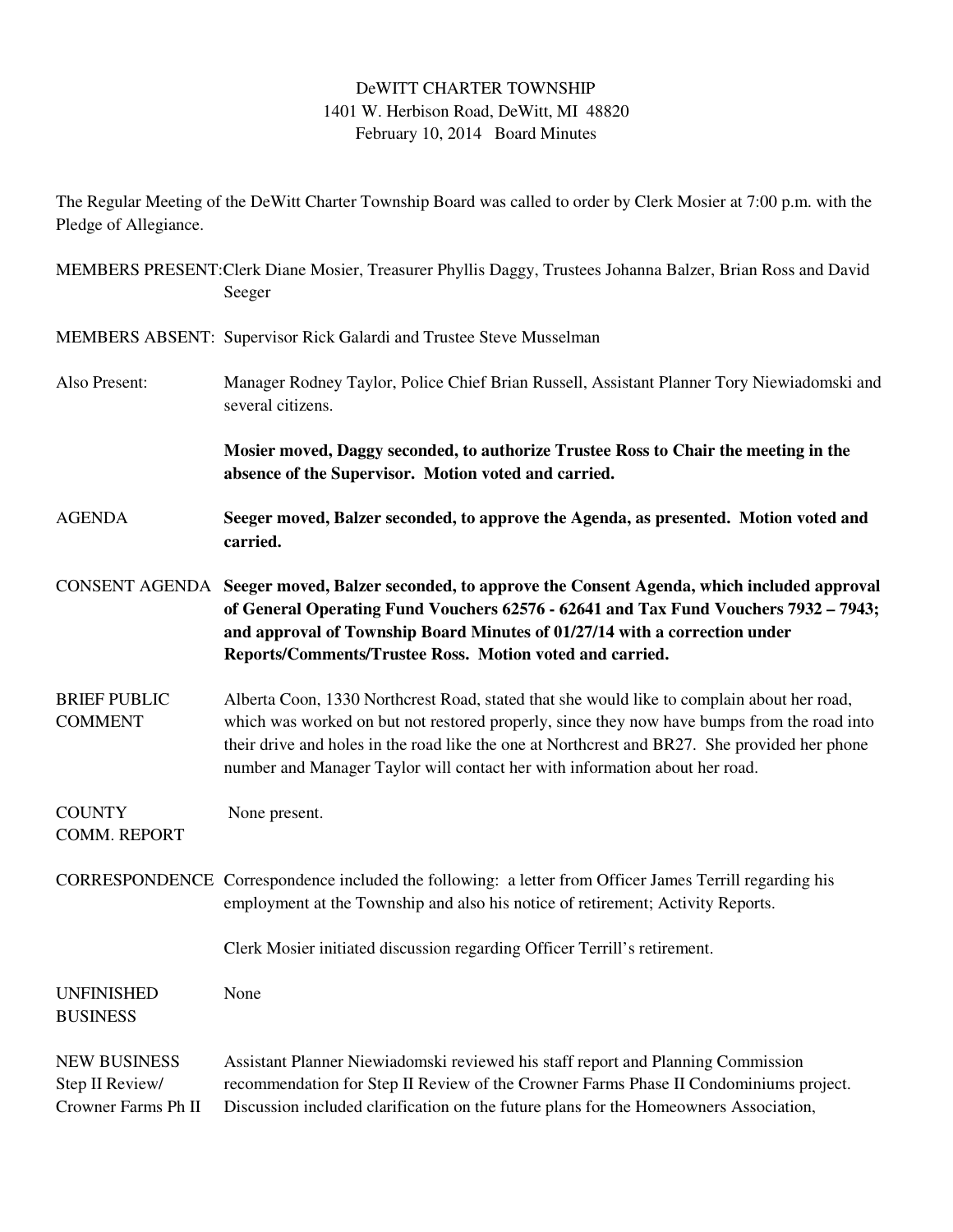## Township Board Minutes February 10, 2014 Page 2

| Site Condos                                   | whether streetlighting needs to be turned back on, and how the Property Maintenance Code will<br>affect the need to maintain vacant lots. Tom Motz, (Motz Homes Inc.) applicant and<br>owner/developer of Crowner Farms was present and participated in the discussion. He explained                                                                                                                                                                                                                                                                                                                                                                                                                                                                                                                                                       |
|-----------------------------------------------|--------------------------------------------------------------------------------------------------------------------------------------------------------------------------------------------------------------------------------------------------------------------------------------------------------------------------------------------------------------------------------------------------------------------------------------------------------------------------------------------------------------------------------------------------------------------------------------------------------------------------------------------------------------------------------------------------------------------------------------------------------------------------------------------------------------------------------------------|
|                                               | that it is his intention to combine all Phases of the development to eventually have one<br>homeowner's association.                                                                                                                                                                                                                                                                                                                                                                                                                                                                                                                                                                                                                                                                                                                       |
|                                               | Mosier moved, Daggy seconded, to approve, as recommended by the Planning Commission,<br>Step II for the Crowner Farms Phase II Condominiums project, applicant/owner/developer<br>Tom Motz, Motz Homes, Inc., based on the plans last revised on November 15, 2013, subject<br>to the following conditions: 1) the final plan shall indicate the presence of streetlights and<br>street trees that meets the requirements of Section 20-301(15) of the Subdivision Control<br>Ordinance 2) the Master Deed shall be subject to review prior to final plan approval, and<br>shall include provisions for assuring that the Condominium Association can adequately<br>maintain open spaces and other common areas 3) the applicant shall comply with the<br>requirements of all reviewing and permitting agencies. Motion voted and carried. |
| Appointments/<br><b>Election Common</b>       | Clerk Mosier explained that there may also be the need to open Lansing School District precincts<br>in May, which will be determined before the February $25th$ filing deadline.                                                                                                                                                                                                                                                                                                                                                                                                                                                                                                                                                                                                                                                           |
|                                               | Mosier moved, Daggy seconded, to concur with the Supervisor's appointment of Trustee<br>Balzer and Trustee Seeger to the Election Commission, effective February 10, 2014. Motion<br>voted and carried.                                                                                                                                                                                                                                                                                                                                                                                                                                                                                                                                                                                                                                    |
| Alltel Lease Amdt                             | Seeger moved, Balzer seconded, to authorize the Township Clerk and the Township<br>Manager to execute the Fifth Addendum to the Lease Agreement between the Charter<br>Township of DeWitt and Alltel Communications Wireless for addition to equipment on<br>the Township's water tower. Motion voted and carried.                                                                                                                                                                                                                                                                                                                                                                                                                                                                                                                         |
| Police/Fire Millage/<br><b>August Primary</b> | Clerk Mosier explained that this is the year for renewal of the Township's Police and Fire Millage<br>which is generally presented to the voters in the Primary Election of the Governor's election year.<br>She initiated discussion on the following: 1) renewal or increase? 2) duration of levy, four years<br>or eight years?                                                                                                                                                                                                                                                                                                                                                                                                                                                                                                         |
|                                               | Discussion determined consensus for renewal of the one mill for police and one mill for fire –<br>presented as one question, which is the status quo since the late 60's. There was some support for<br>a 8 year duration, but general consensus was that all members could support the four year<br>renewal, which is also status quo since the late 60's. Clerk Mosier will return with language<br>drafted consideration at the next meeting. She will communicate with Supervisor Galardi and<br>Trustee Musselman about the Board's discussion.                                                                                                                                                                                                                                                                                       |
|                                               | Members of the public present expressed their thought that the status quo should be maintained<br>for the millage. Faye Hagy stated that she could be persuaded to vote for an increase, because<br>Public Safety is important to her.                                                                                                                                                                                                                                                                                                                                                                                                                                                                                                                                                                                                     |